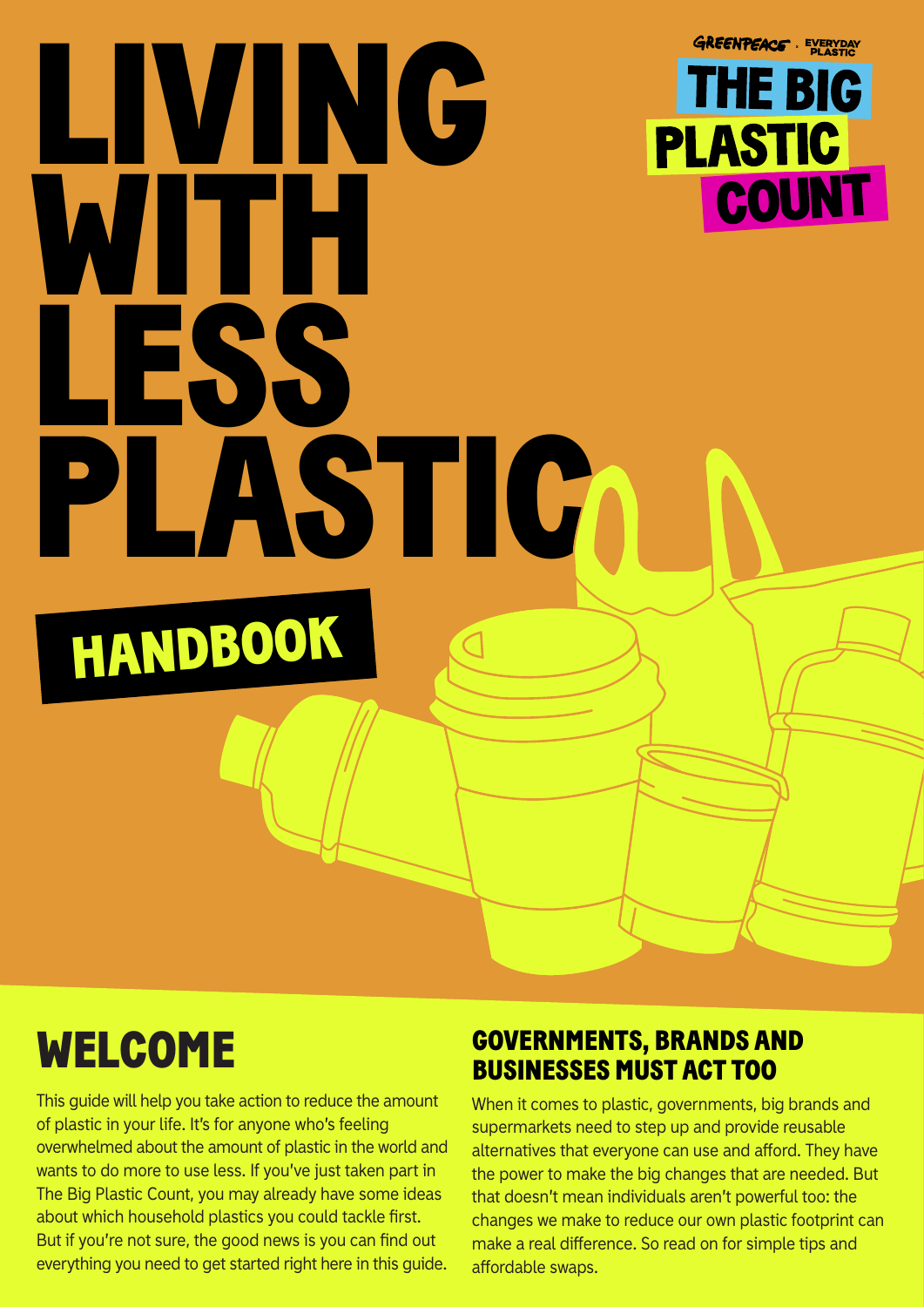## GETTING STARTED: KEEP IT SIMPLE AND REMEMBER, SMALL CHANGES DO ADD UP

- If you took part in The Big Plastic Count, have a look at some of the plastic types you counted most over the week and consider starting with them.
- Start small. Make just one or two changes at a time and build up bit by bit. Sometimes plastic items are genuinely essential, and no one should feel guilty about using them. But for those who are able to, cutting out a few bits here and there can have a big impact on plastic pollution without having a big impact on your life.
- There's no need to throw out products you already own. If you already have something in the cupboards, use it up first before replacing it.
- Celebrate your wins. We lead busy lives and our different circumstances can affect our ability to change how we use plastic. If you forget your reusable bottle or cup one day, don't feel disheartened and give up. Be proud of yourself for the other days when you do remember.
- Remember, small changes really do add up. As zerowaste chef Anne-Marie Bonneau said, **"We don't need a handful of people doing zero waste perfectly. We need millions of people doing it imperfectly."**
- This could mean that you're bringing reusable bags to the supermarket (well done!) but still need to use food wrapped in plastic.



## WHEN REDUCING PLASTIC ISN'T POSSIBLE

Around 15% of the world's population, that's about 14.1 million people in Britain, have a disability. Many of them need single-use plastic items to live independently. Pre-made and pre-peeled food is vital for people with accessibility issues who find chopping and peeling difficult or impossible. Online shopping and home deliveries, which are often delivered in layers of plastic packaging, can be a necessary lifeline.

For many people with a disability, it's not possible to switch to reusables. Take plastic straws – their flexibility can be a key function that alternative materials can't provide. Metal/glass straws can even pose a safety risk,

and the constant washing of reusable straws can be a struggle. That's why we need the government to ensure that reusable alternatives cater to everyone's needs, and commit to a 50% reduction in single-use plastic.

The environmental movement should be for everyone. And if there are tips or ideas in this guide that don't fit in with your current needs, that's ok. Do what you can. Every effort makes a difference and there's definitely no pressure to switch out single-use items if you rely on them. There are plenty of other ways you can help reduce plastic production. Sign petitions, write to your local MP or join a local Refill Scheme or community group.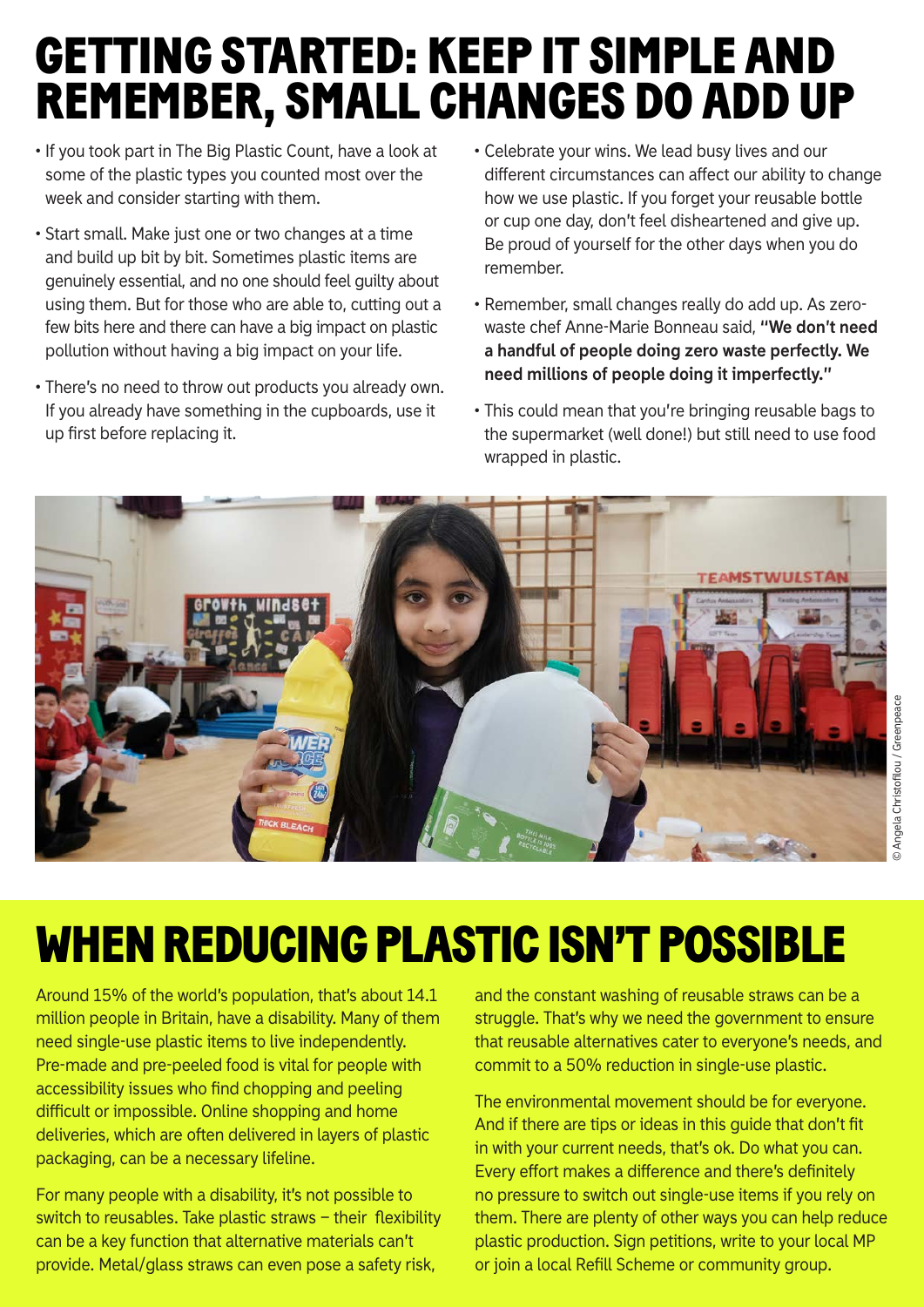## TAKING ACTION IN THE COMMUNITY

Reducing our own plastic consumption where possible is a great way to take action. Encouraging others to do the same by using our voices as activists is also an incredibly important way to catalyse change. Here are our suggestions for things you can do in the community and beyond.

- **Join forces with like-minded people** in your area to stop plastic pollution. Local community groups can connect you with amazing projects. There may be a local **[Refill Scheme](https://www.refill.org.uk/refill-schemes/)** to help power the #RefillRevolution, or try checking out your nearest Greenpeace local group.
- **Sign petitions** they work, because they put pressure on governments and big brands to do the right thing, and hold them to account when it comes to reducing plastic.
- **Write to your local MP** and ask them to do more to tackle the problem of single-use plastic in your community and to promote accessible refill and reuse systems.
- **Visit City to Sea's [Plastic-Free Living Hub](https://www.citytosea.org.uk/plastic-free-living/)** for more tips and advice.
- **Take part in [Plastic Free July](https://www.plasticfreejuly.org/)**, the perfect opportunity to put some of these tips into action, and encourage your friends and family to join you.
- **Share your living with less plastic journey** on social media using #livingwithlessplastic
- **Follow [@GreenpeaceUK](https://www.instagram.com/greenpeaceuk/) and [@EverydayPlastic](https://www.instagram.com/everydayplastic/)** to stay up to date with The Big Plastic Count and other news.
- **Get involved with [World Refill Day](https://www.refill.org.uk/world-refill-day/)**.

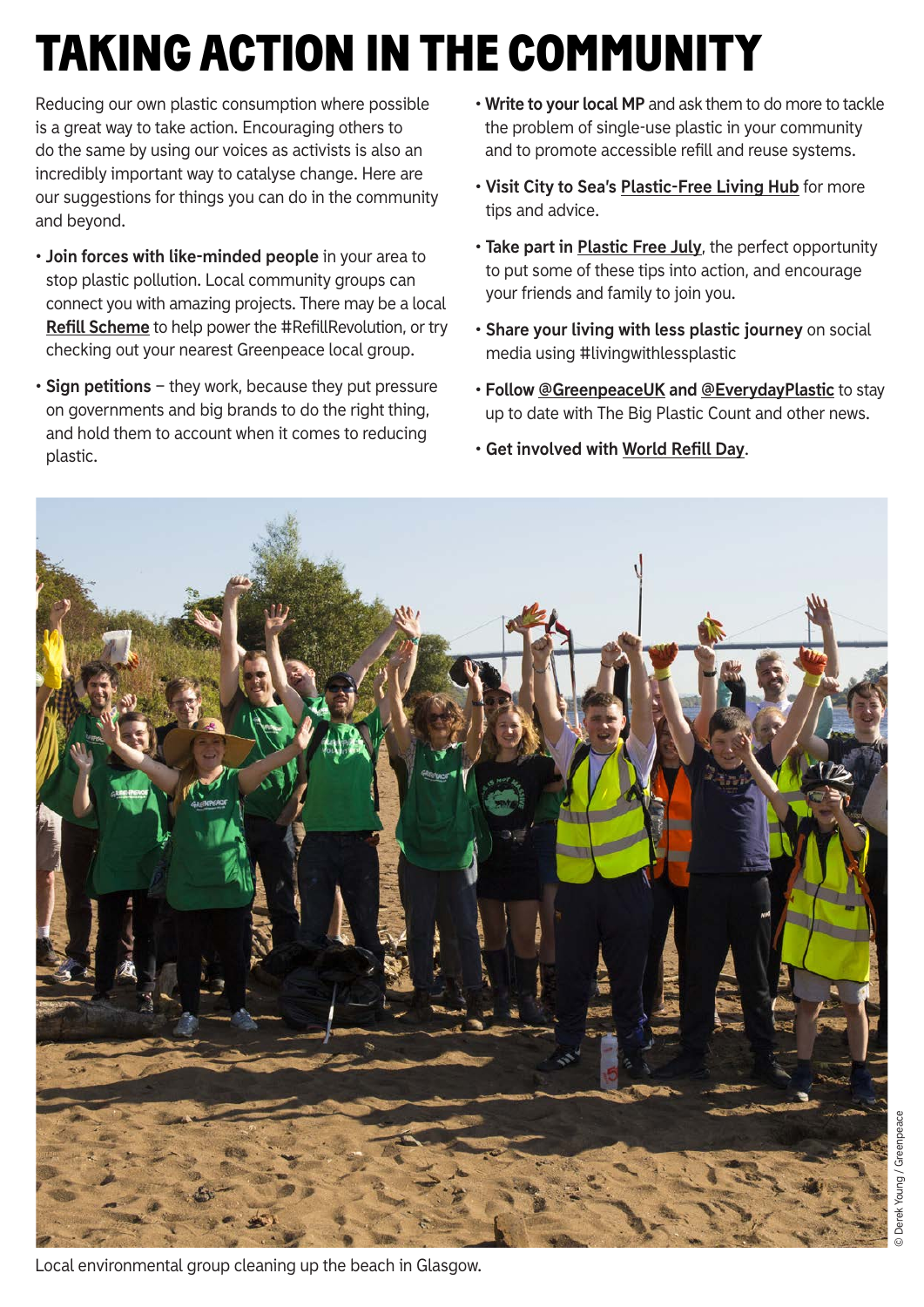## WELCOME TO THE REFILL REVOLUTION

Single-use plastics are designed to be discarded. Not only can they end up in the ocean and wash up on beaches, but they also get sent to other countries and then dumped or burned. This can seriously impact public health, and poorer communities and communities of colour feel the effects of this the most.

It's time to stem the flow from the source. If we don't buy single-use plastic in the first place, then disposing of it won't be a problem. Refill. Reuse. Whenever possible. Look out for zero-waste shops or retailers where you can refill your own containers rather than buying things in single-use packaging.

Every time we make a change like this – choosing reuse over single-use – it's a step away from disposable culture and a step closer to the big refill revolution we need. Shopping in this way doesn't need to be more expensive either. This guide shows you how to get your groceries without plastic and without a big shopping bill.

Reusing and refilling means less plastic polluting our seas and beaches, less damage to our health, and a reduction in greenhouse gases that speed up climate change. It may feel like changing your day-to-day actions is just a drop in the ocean, but if we do what we can to reduce single-use plastic, together it can add up to real change.

### THE TOP FIVE: CUTTING DOWN ON PLASTIC ONE STEP AT A TIME

Feeling overwhelmed? Don't worry. Start with our top five tips from this guide. Choose one you think could work for you, and get cracking.

- 1. Buy a reusable water bottle and a reusable coffee cup, and say goodbye to single-use plastic drink packaging forever. Save waste and money!
- 2. Choose unwrapped options when you shop for your fruit and veg wherever you can.
- 3. Save glass jars, takeaway tubs and other containers to refill with loose products, store leftovers, or to carry a packed lunch.
- 4. Carry a reusable bag, like a tote, rucksack or bag for life, when doing your shopping.
- 5. [Download the](https://smarturl.it/GreenpeaceRefillApp) **free Refill app** and find nearby places to refill your water bottle, coffee cup or lunchbox, and find plastic-free shopping options.





A refill shop in Oxford.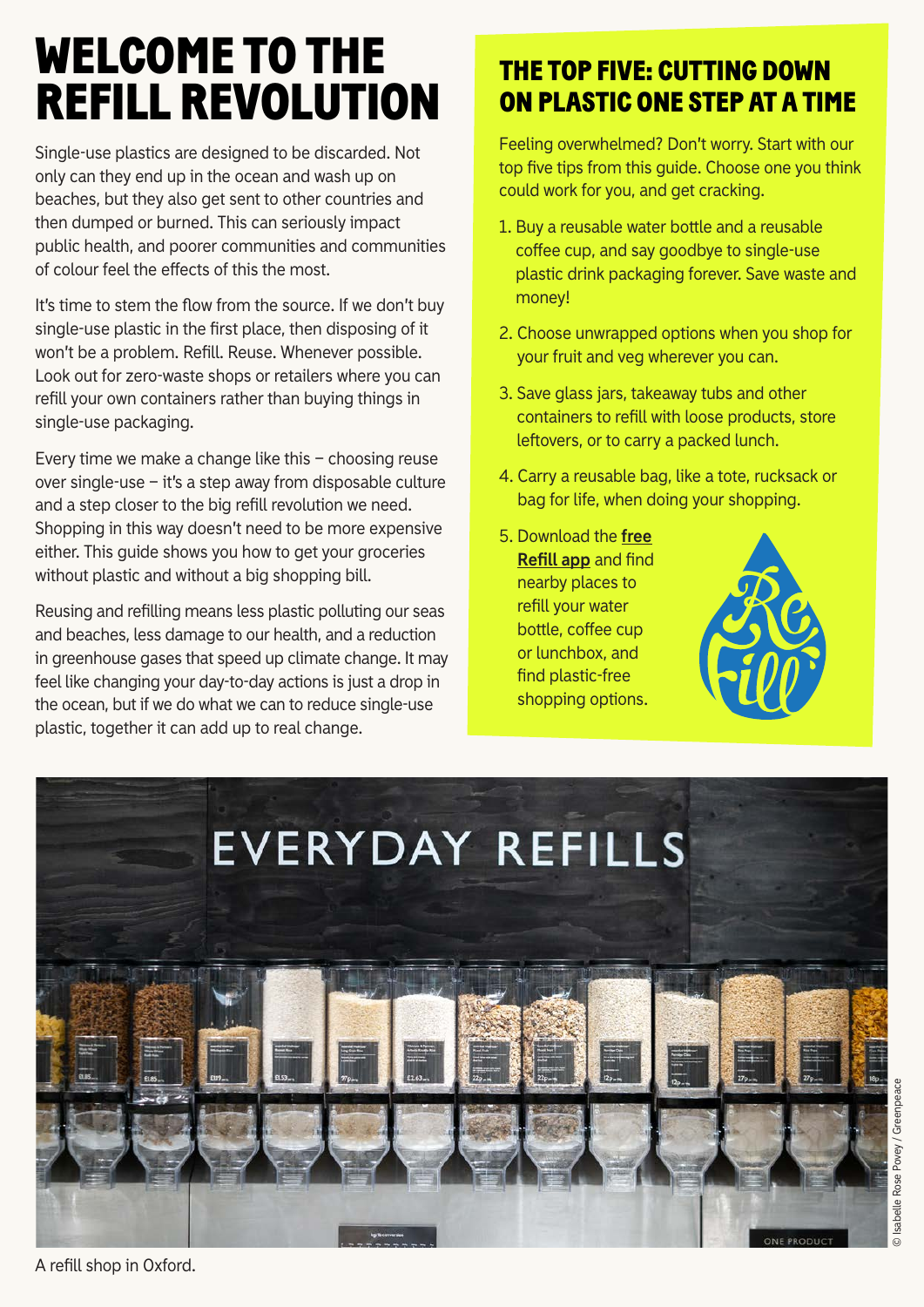



## HOME WINS

This section is all about finding alternatives to the plastic we use at home. If you took part in The Big Plastic Count, you're probably now pretty familiar with the types of plastic you use at home. If you didn't, no problem! We've broken it down by room, so you can take this guide with you on a tour of your home and see what plastic items you could swap or change once they need replacing.



### THE BATHROOM

The perfect place to get started on your plastic-reducing journey. The bathroom is home to many single-use plastics and the starting place of around 6% of marine plastic that ends up on our beaches after getting flushed down our toilets. Remember that the three  $Ps$   $-$  pee, poo and paper — are the only things that should ever be flushed down the loo.

#### **Some of the most polluting bathroom items**

- **• [Wet wipes. The third most common type of litter](https://www.mcsuk.org/news/analysing-high-streets-wet-wipe-claims/) found on beaches in the UK in 2020**. Many people with disabilities rely on using wet wipes to stay clean. So it's important to remember that, despite what many of them say on the packet, wet wipes should NOT be flushed down the toilet.
- **• Plastic bottles.** The average household uses a whopping 216 plastic haircare bottles every year.<sup>\*</sup>



#### **What you can do**

- 1. **Swap bottles for bars.** Lots of bathroom essentials like soap, shower gel, shampoo and conditioner are available in bar form. There are lots of high-quality and affordable options out there, and they're becoming more available in high street shops and supermarkets.
- 2. **Choose recycled toilet paper that isn't wrapped in plastic.** Instead go for paper-wrapped loo roll, which is widely recycled and breaks down easily. These options can now be found in some supermarkets as well as online.
- 3. **Refill.** If bars aren't for you, save your empty bottles and refill them instead. So many brilliant brands now offer shampoo, conditioner and soap refills at zero-waste shops and even at some supermarkets.
- 4. **Use a bamboo toothbrush.** Dental care can create a lot of plastic waste: in the UK, we throw away around **200 million plastic toothbrushes each year**[. Switching to a bamboo toothbrush,](https://www.which.co.uk/news/article/how-can-we-tackle-our-bathroom-plastics-problem-aeRv58T38DBr) which is a natural material that breaks down easily, is a cheap and straightforward way to help do something about that.
- 5. **Choose reusable wipes and makeup pads.** Pads made from natural fibres can be washed and reused. They may cost more than disposable pads initially, but you'll save money in the long run as they can be used time and time again.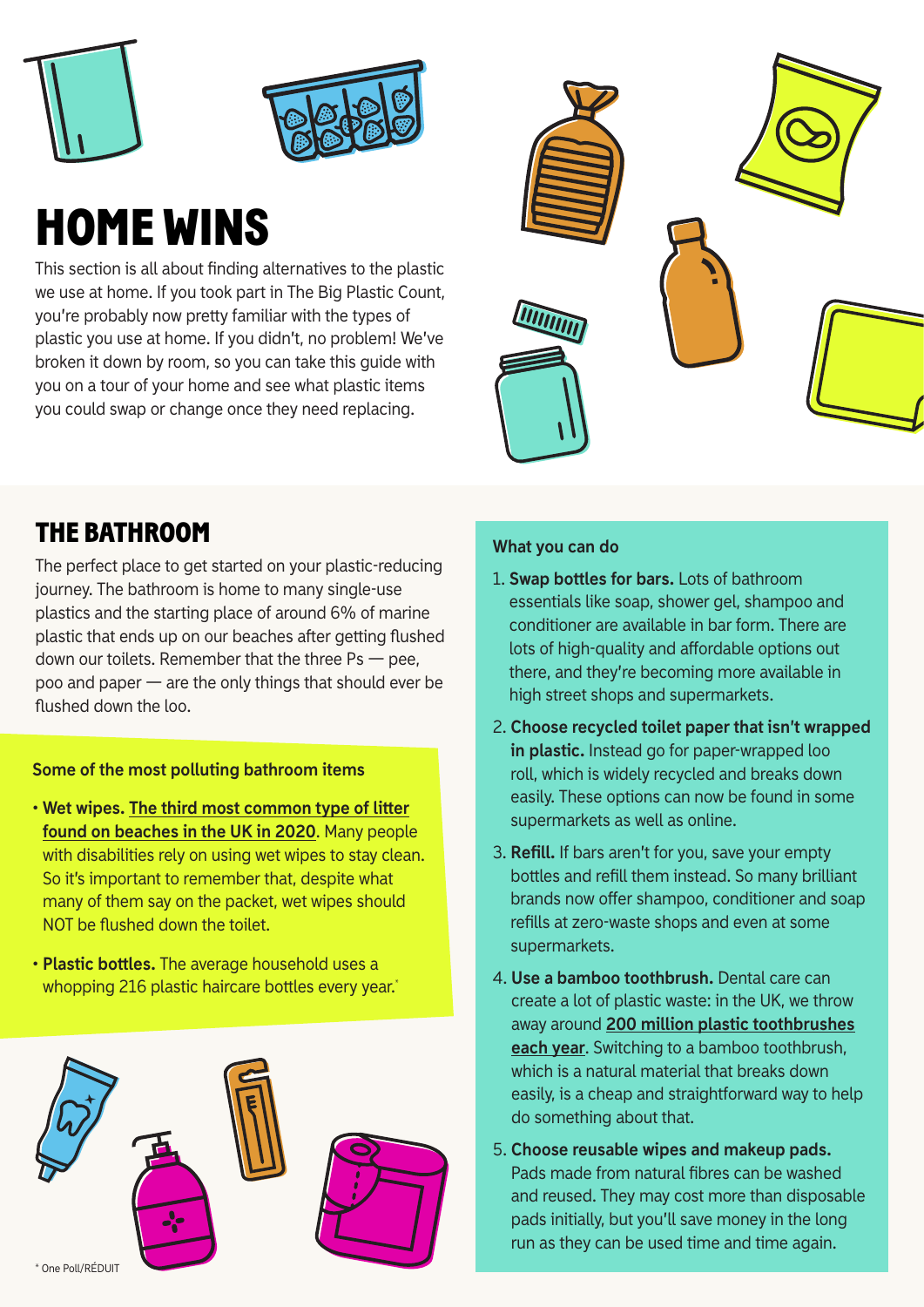## THE KITCHEN

Another single-use plastic hotspot, with fridges and cupboards often stuffed full of plastic packaging.

UK supermarkets are putting more plastic on their shelves than ever before, using 114 billion pieces of single-use plastic a year.



A household's plastic waste collected over one year.

#### **What you can do**

Some of the tips for the bathroom can be used in the kitchen too. Here are a few more to get you started:

- 1. **Save takeaway containers.** After enjoying a tasty takeaway, reuse the free plastic containers for leftovers and lunches.
- 2. **Choose unwrapped fruit and veg** where possible. Or you could try a veg box scheme and get it delivered straight to your door. Fruit and veg boxes have the added advantage of being seasonal and local, which means less food air miles.
- 3. **Shop local.** Markets, bakeries, fishmongers and greengrocers usually use less packaging and can be cheaper too.
- 4. **Get your milk delivered.** Local or online milk delivery services often use glass bottles not plastic cartons. Most also offer plant milks and other items like butter and bread, which can save on a trip to the supermarket.
- 5. **Stock up on loose store cupboard essentials.** Supermarkets may be full of plastic packaging, [but there are other shops that aren't!](https://smarturl.it/GreenpeaceRefillApp) **Use the Refill app** to find places near you that offer food, drink, groceries and other household products in refillable or plastic-free packaging. Items that work out cheaper (or at least the same price) to buy in a refill shop include rice, pasta, sugar and flour. Why not use old jam jars as containers to cut even more waste!

### CLEANING UP

Keeping our homes clean often means using lots of plastic bottles, disposable cloths and wipes, and toxic chemicals. It doesn't have to be this way. These tips will help you keep your home sparkling clean while avoiding single-use plastic where you can.

#### **What you can do**

- 1. **Use a dish soap bar.** Washing-up liquid doesn't have to be liquid! Choosing a dish soap bar means less plastic, and could work out cheaper too as it lasts longer.
- 2. **Make your own cloths.** Instead of using plasticwrapped synthetic cloths and dusters that are thrown away after a few uses, make your own washable ones by cutting up bedding or clothes that are too worn to be donated.
- 3. **Make your own products.** Try mixing vinegar, water, lemon and bicarbonate of soda for a natural cleaner that works a treat… and keeps plastics, toxins and costs down.
- 4. **Refill.** If you don't fancy making your own cleaning products, keep bottles and refill them at your local zerowaste store. **Use the Refill app** [to find your nearest](https://smarturl.it/GreenpeaceRefillApp) stockists.

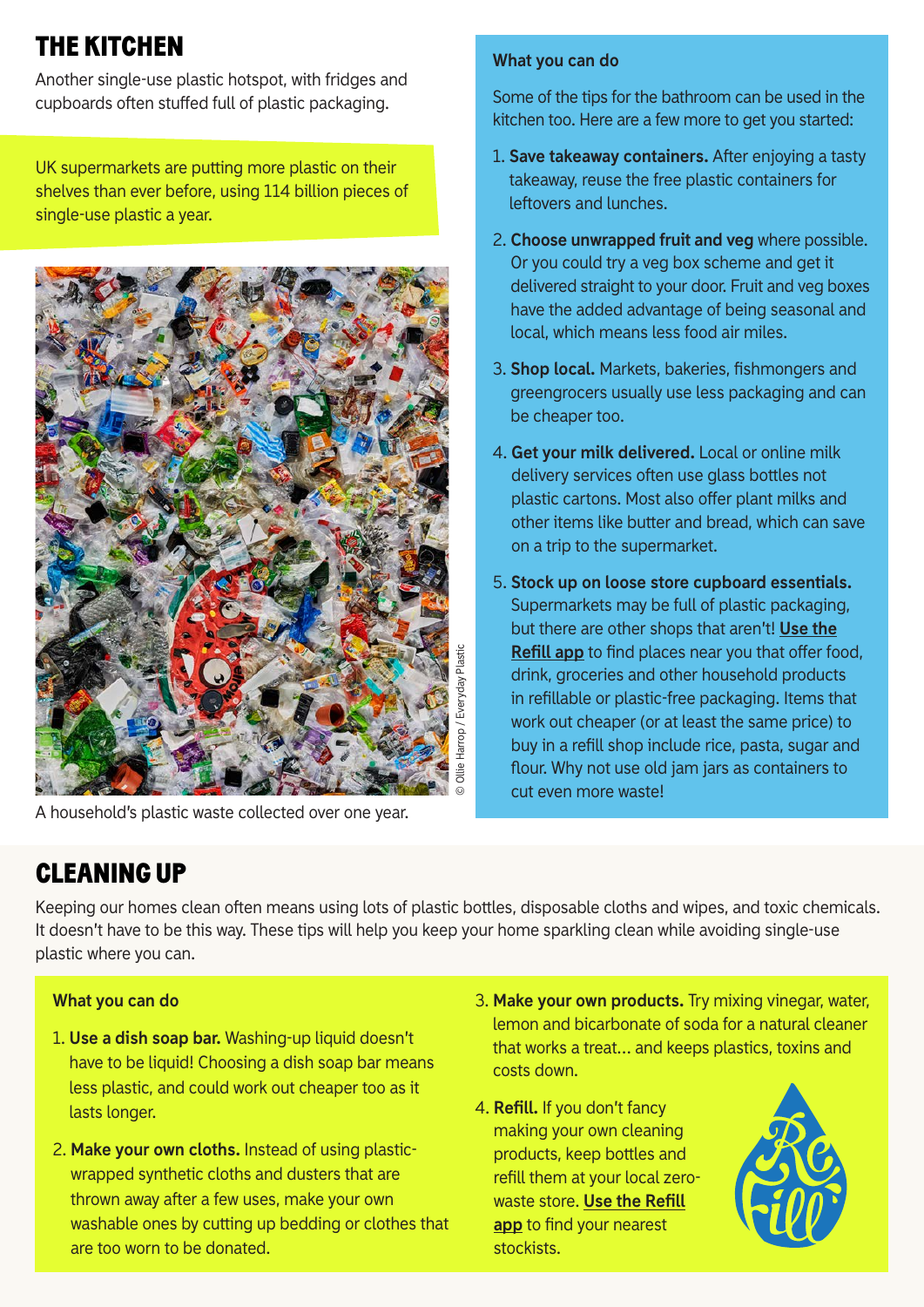## THE WARDROBE

Did you know that our wardrobes can be a hidden source of plastic pollution? Many of our clothes are made from polyester and other synthetic materials which shed microfibres – tiny bits of material made of plastic – in the wash, causing plastic pollution in our oceans.

From the summit of **[Mount Everest](https://www.theguardian.com/environment/2020/nov/20/microplastic-pollution-found-near-summit-of-mount-everest)** to the depths of the **[oceans](https://www.theguardian.com/environment/2018/dec/20/plastic-pollution-mariana-trench-deepest-point-ocean)**, microplastics have been found across the planet. Shockingly, they've even been detected in human blood. A **[recent study](https://commonseas.com/blood-type-plastic)** found that there have been 12 types of microplastic detected, which are commonly found in packaging, bottles, clothing, rope and twine, and many manufacturing processes.

The average lifecycle of a garment is just **[3.3 years](https://wrap.org.uk/taking-action/textiles)**, but the average polyester product is likely to last **[200 years in landfill](http://changingmarkets.org/wp-content/uploads/2021/01/FOSSIL-FASHION_Web-compressed.pdf)**.

#### **What you can do**

By changing how you wash, care for and shop for clothes, you can stop your wardrobe contributing to plastic pollution and impacting our health. Here are some ways to get started:

- 1. **Wash your clothes less.** Do you really need to wash that pair of jeans or jumper after just a couple of wears? We're in the habit of chucking yesterday's clothes in the laundry basket, but airing your clothes may well do the trick – they'll last longer and this will save you money in the long run too.
- 2. **Spin less.** Check if you can reduce the spin setting on your washing machine or, if you have the time, consider handwashing instead to minimise microfibre shedding.
- 3. **Get swapping.** Clothes swapping with friends is a great way to keep your wardrobe fresh and save money, while avoiding fast fashion and plastic packaging.
- 4. **Stop buying clothes made of man-made and synthetic materials.** Instead, opt for clothes that are made with natural fibres.
- 5. **Buy second-hand clothes.** Head down to your local charity shop and have a rummage for outfits. Second-hand options will be cheaper and reduce the amount of plastic packaging created from fast fashion and its supply chain.
- 6. **Repurpose old garments and mend clothes.** This gives them a longer life and avoids fast fashion – one of the most polluting and damaging industries that generates huge amounts of plastic.



Clothes-swapping event.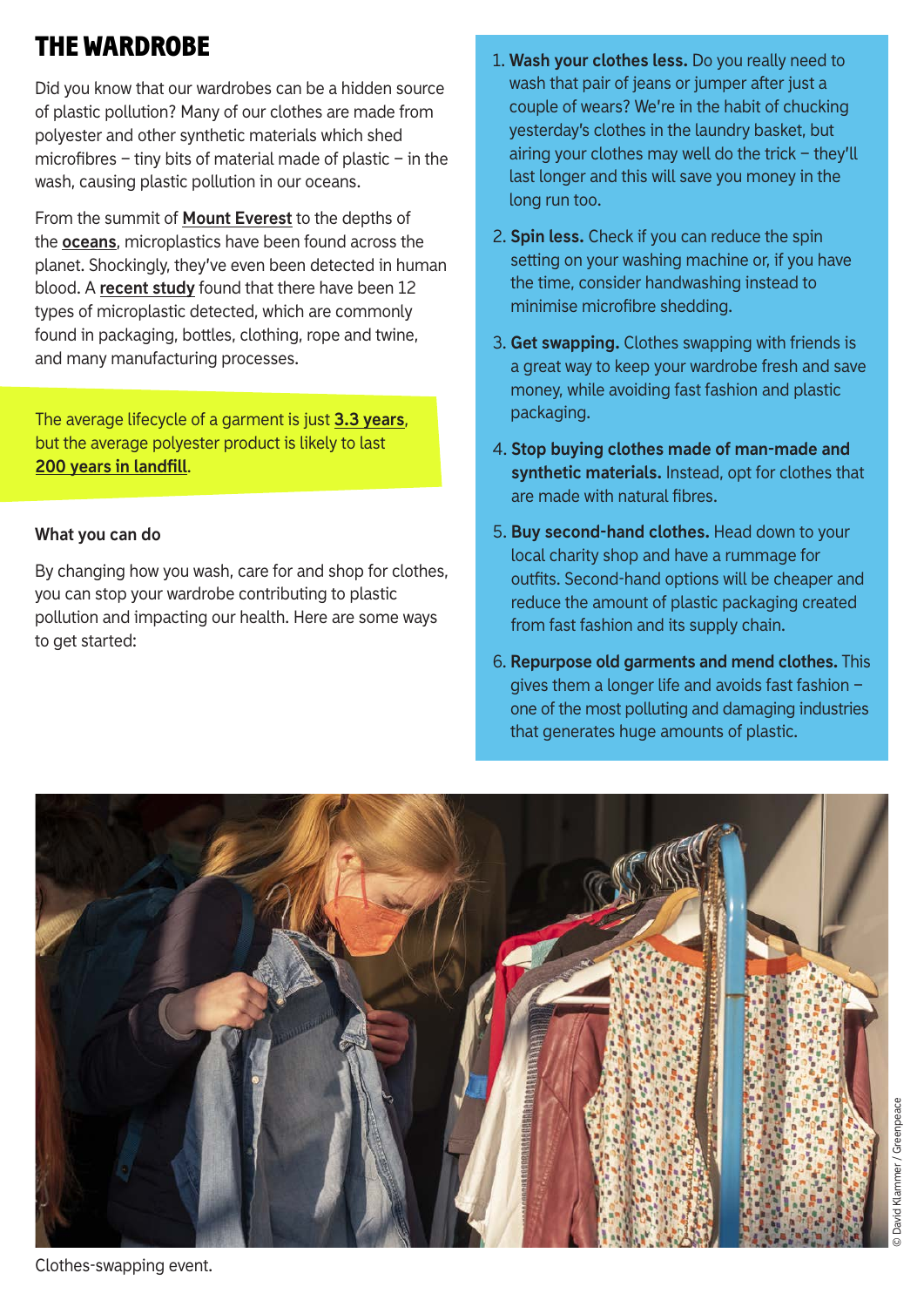## POST, DELIVERIES AND ONLINE SHOPPING

Many of us shop online and get our purchases delivered. If you do, you'll probably have noticed how much packaging arrives with every order, only to end up going straight in the bin. Avoiding plastic from online orders can be tricky, but following these tips will go some way to help.

The pandemic saw more people shopping online and, [as a result, an increase in the e-commerce](https://www.mordorintelligence.com/industry-reports/e-commerce-plastic-packaging-market) **plastic packaging market**, which is forecast to continue growing in coming years.

#### **What you can do**

- 1. **Shop local.** Where possible, avoid online shopping with big retailers and choose local independent shops instead, many of which offer packaging-free options, wrap in newspaper and even deliver by bike.
- 2. **Buy in bulk** when shopping online, rather than little and often. This not only saves on packaging, but travel miles and petrol too.
- 3. **Collect instore where possible.** This can cut out the use of plastic and packaging used for delivery and also helps support your local high street.
- 4. **Reuse packaging.** Keep boxes and bags that were sent to you for your own posting. This saves you money and reduces unwanted plastic packaging.
- 5. **Swap bubble wrap for tissue or newspaper.** It's cheaper and creates less waste at every stage.
- 6. **Choose fabric, brown paper or old newspapers to wrap presents** instead of purpose-made wrapping paper (which usually isn't recyclable). You can even get creative and decorate it with your own designs.
- 7. **Write on the packaging directly.** Avoid plastic tags, cards and stickers for a completely plastic-free parcel.

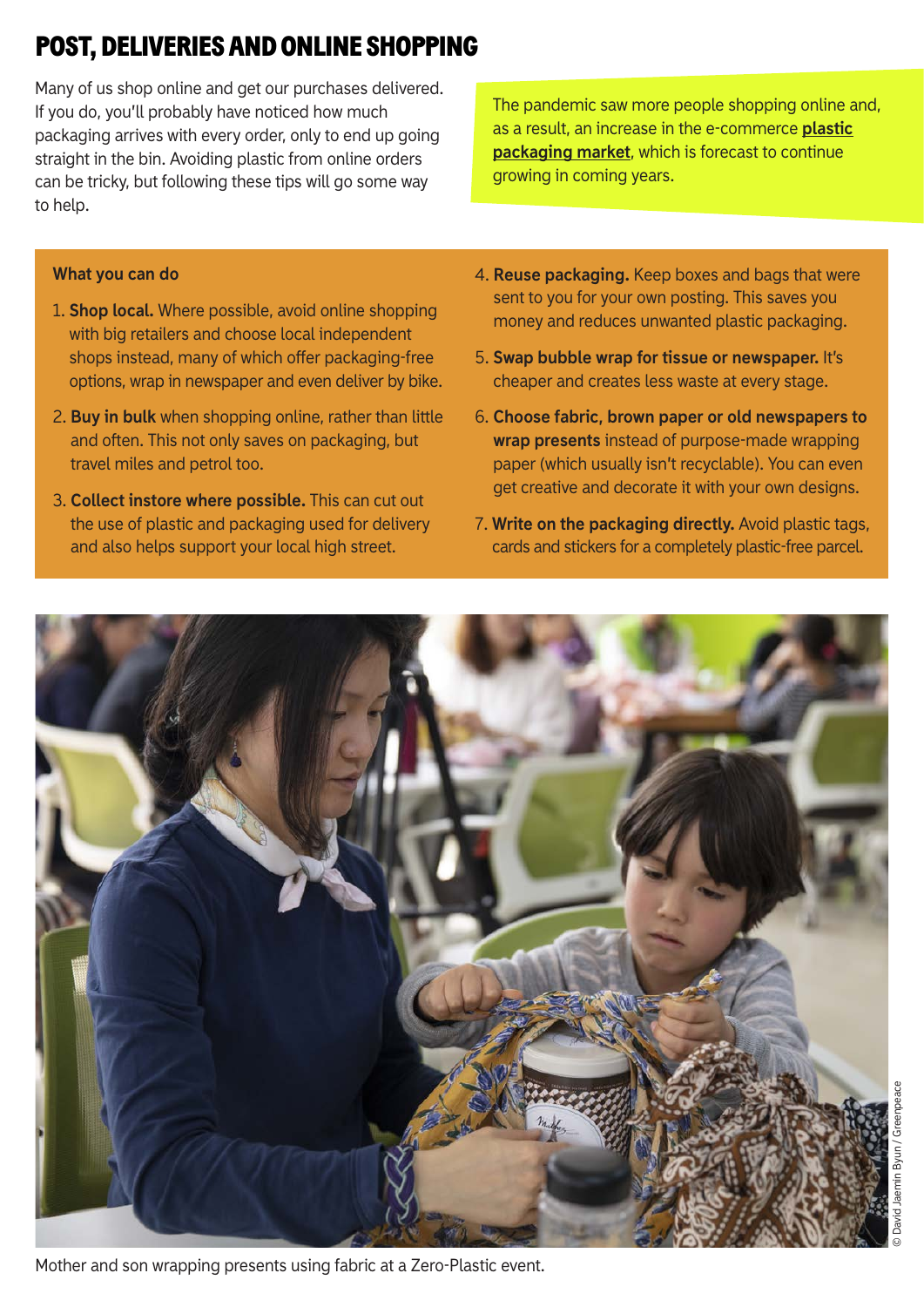### ON THE GO

- In the UK, 2.5 billion coffee cups are thrown away each year: that's enough to stretch around the world roughly five and a half times. Less than 1 in 400 **(just 0.25%) are recycled.**
- Our 'lunch on the go' habit here in the UK generates 11 billion items of packaging waste a year. This amounts to **[276 items per person](https://www.packagingnews.co.uk/news/waste-management/lunch-go-habit-generates-billions-packaging-waste-items-14-05-2019)**!

Cutting back on single-use plastic at home is an excellent start, but it doesn't stop there. Making changes while you're out and about can be more straightforward than you think – and we've got more handy tips and ideas to help you every step of the way.



#### **What you can do**

- 1. **Carry a reusable water bottle.** Invest in a reusable bottle and stop buying bottled water if you can. You'll save plastic and money in the long run.
- 2. **Invest in a reusable cup.** If you enjoy a takeaway coffee most mornings, it could be worth investing in a reusable coffee cup. Some cafes even offer a discount or reward for bringing your own.
- 3. **Bring a packed lunch or leftovers.** This is a great way to reduce plastic and also save the pennies when eating on the go. Use old takeaway boxes, butter or

A refillable drinks bottle.

soup tubs or even jars to store and transport your lunch.

- 4. **Pack a cutlery set** and you can picnic or eat takeout food without using disposable plastic knives or forks. As consumers we have the power to affect supply and demand, so every person that refuses plastic cutlery helps reduce future orders by that shop or cafe.
- 5. **Keep a small tote bag or foldaway shopping bag with you** for when you pop into the shops on your way home. By refusing a plastic bag you save yourself money every time – those 10ps can add up!

### THE REFILL APP

**Refill is an award-winning campaign to help people live with less waste.** 

The **free Refill app** connects you to a global network of places to reduce, reuse and refill. Wherever you are, you can find places to refill your reusable coffee cup, get free drinking water, fill your lunchbox with food, or locate zerowaste shopping options near you using the app's map.

With more than 280,000 Refill Stations around the world, and almost 400,000 app downloads, Refill has created a wave of change and prevented millions



**Scan here to download the Refill app** 

of pieces of plastic from entering our waste stream, protecting our oceans for future generations.

The Refill app puts consumer power at your fingertips. **[Download it today for free](https://smarturl.it/GreenpeaceRefillApp)** and start reducing the amount of plastic in your life.